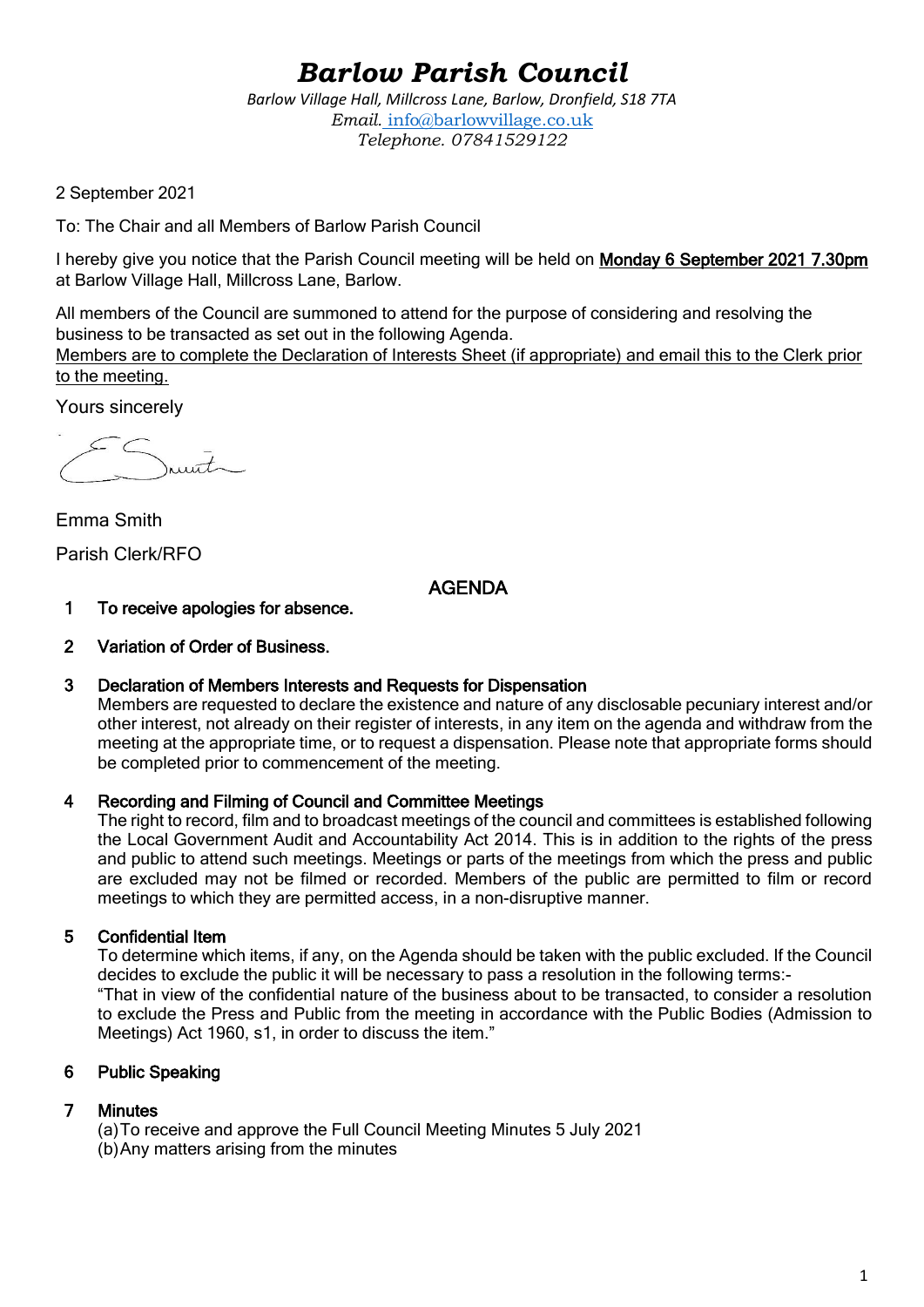# 8 Planning Matters

- (a) To consider applications/appeals received from the Planning Authority and to submit comments. Please view online before the meeting at [https://planapps-online.ne-derbyshire.gov.uk/online](https://planapps-online.ne-derbyshire.gov.uk/online-applications/)[applications/](https://planapps-online.ne-derbyshire.gov.uk/online-applications/)
	- NED 21/00795/FL Proposed bridge over Dunston Brook to provide access into Peter Wood for forestry purposes at Land North of Peter Wood and Dunston Brook, New Road, Millthorpe
	- NED 21/00798/FLH Proposed single storey side link extension at 31 Springfield Road, Barlow
	- NED 21/00505/FL Construction of single storey outbuilding for use as home office and hairdressing at Mathom House, Millcross Lane, Barlow
	- NED 21/00580/FLH Construction of a shed to front of Solitaire, Millcross Lane, Barlow Extension of time requested until 6 September approved.
- (b) To note Planning Decisions
	- NED21/00399/FL Application for a farmers/forester's house; the erection of three agricultural and forestry storage & work buildings including timber drying-kiln and other machinery; the construction of an access track; the installation of a drilled ground source heat pump; and the erection of a charcoal furnace in the woodland. (Private Drainage System) (Amended Title) at Field at grid reference 434296 376242 Gateland Lane, Barlow - Refused - 2 July 2021
	- NED21/00441/FLH Application for replacement of lean to green house with single storey side extension (Amended Title/Amended Plans) at 42 Mods Lane, Barlow - Conditionally Approved – 15 July 2021
	- NED21/00724/FLHAA Prior approval application for the construction of two additional storeys at Barlow Croft, Barlow Lees Lane, Barlow - Refused - 2 July 2021
	- NED 21/00752/CATPO Notification of intention to reduce 1no Holly and 1no Laurel located within the Barlow Conservation Area at The Old Vicarage, Hackney Lane, Barlow - No Objection – 13 July 2021
	- NED21/00785/FLHPD Application under the neighbour notification scheme for a single storey extension at 31 Springfield Road, Barlow - Permitted Development - 29 July 2021
	- NED21/00163/FL Proposed 4 Bed Detached house (Amended Plan) at 47 Valley Road, Barlow - Refused - 6 August 2021
	- NED21/00769/FLH Construction of decking to rear at 12 Commonside Road, Barlow Conditionally Approved – 5 August 2021
	- NED21/00877/AGD Prior approval application for field shelter for goats at Hillcrest, Commonside Road, Barlow – Planning Permission Required – 3 August 2021
- (c) To discuss any other planning matters, appeals, etc
	- Appeal NED/19/01082/FL Hearing held on 14 September 2021 at 10am

# 9 District Councillor Report

# 10 County Councillor Report

## 11 Police Liaison Officer/Crime Report – July 2021

## 12 To note the Parish Clerks Report and correspondence received

- (a) To discuss vacancy
- (b) DALC July 2021 (2) and August 2021 Newsletter
- (c) Road Closure Notice Far Lane, Barlow To facilitate telegraph pole renewal works Open Reach 28 September to 30 September 2021.
- (d) Road Closure Notice Far Lane, Barlow To facilitate telegraph pole renewal works Open Reach 18 October to 20 October 2021. Road Closure Notice – Overgreen, Cutthorpe – To facilitate studding/ lining works – Derbyshire County Council.
- (e) Mods Lane Footpath Commonside Road to Public Footpath 30
- (f) DALC Queens Platinum Jubilee Beacons 2 June 2022
- (g) Consultation of Derbyshire Bus Service Improvement Plan Questionnaire circulated
- (h) DALC Police & Crime Commissioners Office Grant Anti Social Behaviour
- (i) NEDDC Election of District Councillors 9 September 2021

# 13 Finance Report

(a) To approve the Bank Reconciliation for July and August 2021